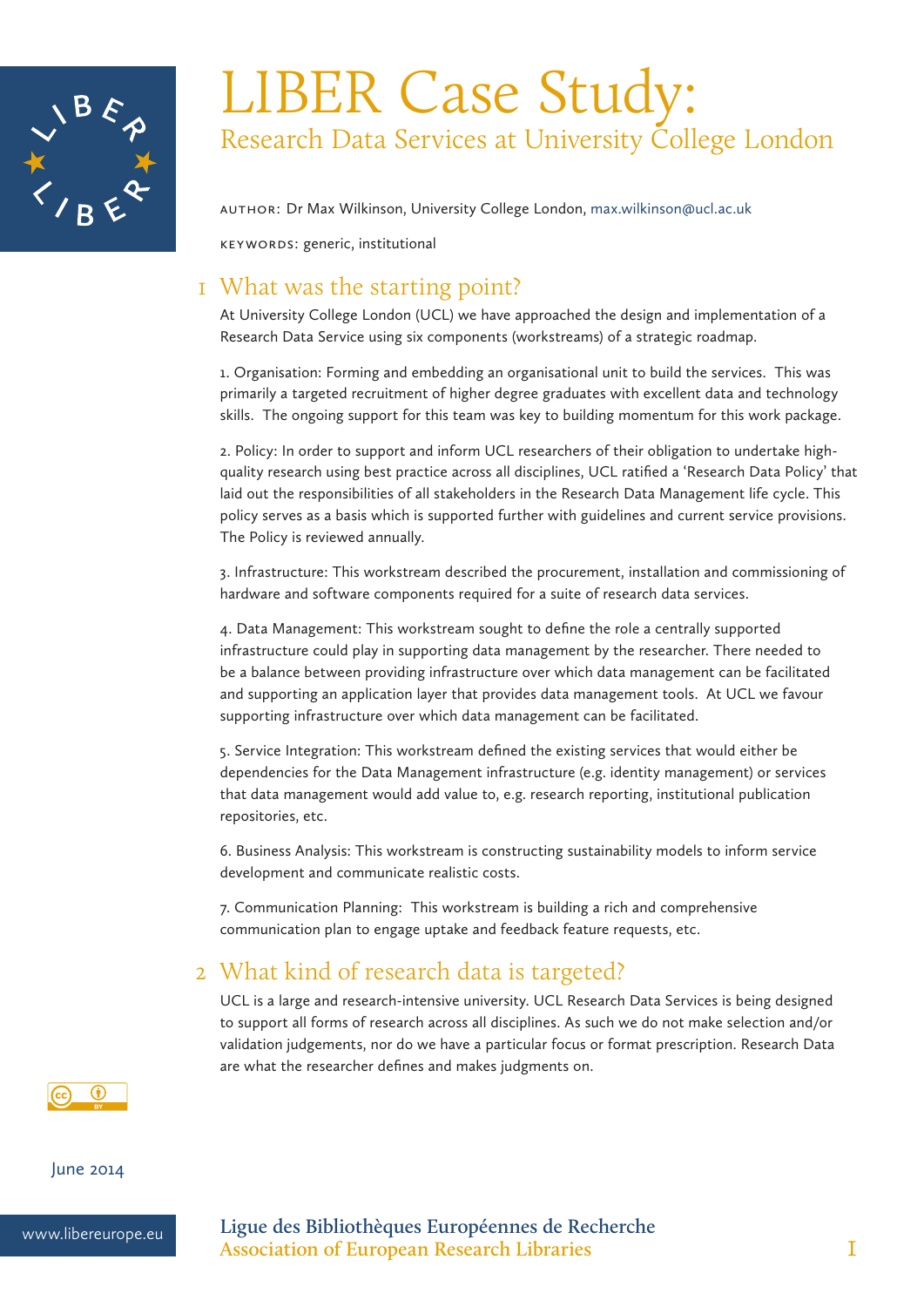

### 3 What is the organisational framework? **Roles and responsibilities**

Roles and responsibilities are described in the institutional research data policy and cover the following (compare UCL Research Data Policy, version 1.0, http://www.ucl.ac.uk/isd/staff/ research\_services/research-data/#rdpolicy):

- Data Creators (students, supervisors and researchers)
- UCL Research Data and Network Services Executive
- Director of UCL Library Services and UCL Records Manager
- **RIISG**
- Vice Provost (Research)
- **Provost**

It is the responsibility of the data creators to ensure good data management practices (incl. data management plans) are followed. Whilst it is the responsibility of the Data and Network service to provide storage and guidance for data management, the Library is responsible for curating smaller datasets and for providing guidance and advocacy for research data management.

#### **Policies**

The purpose of UCL's Research Data Policy is to provide a framework to define the responsibilities of all UCL members and to guide researchers and students as to how they should manage the data, thus enabling research data to be maintained and preserved as a first-class research object and made available to the widest possible audience for maximum impact.

The policy is intended to ensure that research data created as part of the research process are:

- Accurate, complete, authentic and reliable;
- Attributable and citable;
- Identifiable, retrievable and available with minimal barriers;
- Secure from loss and degradation;
- Retained for a minimum of ten years after publication or public release;
- Compliant with legal obligations, ethical responsibilities and the rules of funding bodies.

The policy also states that, after primary use, research data should be made available in as open a manner as possible.

# 4 What kind of support services are provided to researchers?

We are putting together some training courses to help researchers understand how our services can ease the burden of SOME of their responsibilities. The course design is being driven by pilot and beta user feedback as well as by analysing user behaviour with the current services. It is anticipated that our second service, UCL Research Data Archive, will require significant investment in training as this is where research data are made ready for archiving and referencing.

In the meantime, a short tutorial is sufficient to enable users to use our primary service, UCL Research Data Storage.

# 5 What kind of infrastructure is provided?

We are (or soon will be) providing three services at UCL Research Data Services

1. UCL Research Data Storage: A high-capacity storage service for UCL researchers, their partners and collaborators.

www.libereurope.eu **Ligue des Bibliothèques Européennes de Recherche Association of European Research Libraries** 2